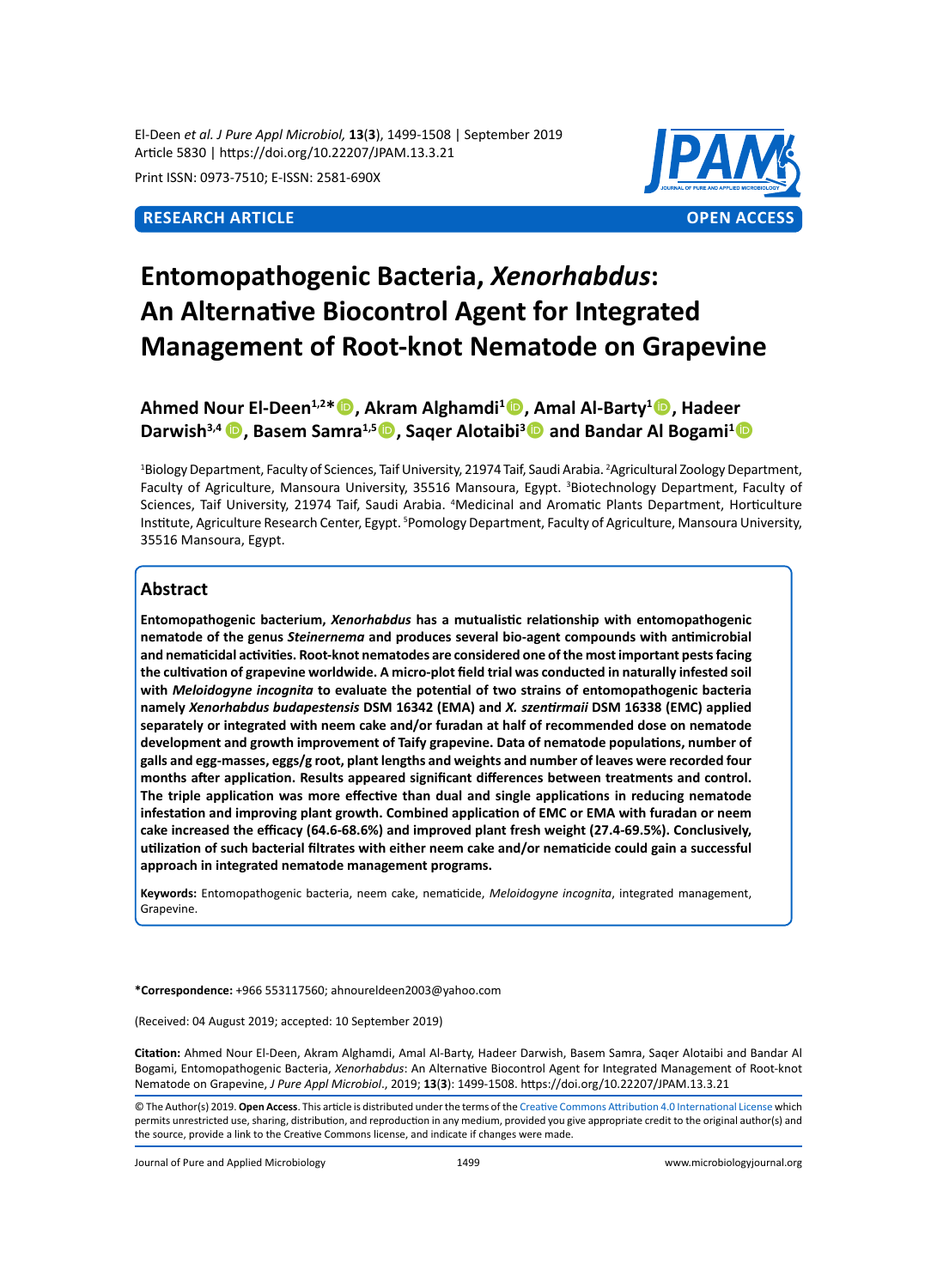# **INTRODUCTION**

*Xenorhabdus*, gram-negative bacterium of the family Enterobacteriaceae, is symbiotic bacteria with entomopathogenic nematode (EPN) of the genus *Steinernema*<sup>1</sup> . This bacterium (EPB) produces many bioactive compounds which demonstrate insecticidal, nematicidal, cytotoxic and anti-microbial activities $2,3,4$ . These compounds are evolutionary products developed under strict selective pressure, and comprise a potent chemical against a large scale of eukaryotic and prokaryotic organisms<sup>5</sup>. Many EPN-EPB complexes occur, and many antimicrobial peptide profiles could be established. *X. budapestensis* DSM 16342 (EMA) and *X. szentirmaii* DSM 16338 (EMC) are the unique sources of highly efficient antimicrobial peptides against plant pathogens<sup>6,7</sup>. Root-knot nematodes, *Meloidogyne* spp. were amongst pathogens that cause serious commercial damage to fruit trees including grapevines<sup>8</sup>. Grapevines infested by nematodes ultimately exhibit destroyed roots, leading to the compulsory replacement of the plants<sup>9,10</sup>. Multiples classical methods and strategies as crop rotations, resistant rootstocks, nematicides and bio-agents are used for the management of phytonematodes infecting grapevine worldwide. The use of entomopathogenic bacterium, *Xenorhabdus* sp. has been evaluated and employed against root-knot nematodes infecting Taify grapevine<sup>11</sup>. In laboratory and field trials, S. *feltiae–X. bovienii* complex had suppressive effects on *M. incognita* infecting tomato plant<sup>12</sup>. Numerous research papers mentioned that for best nematode management on plants, more compatible materials should be applied. Combined applications of the fungus *Verticillium chlamydosporium* plus *Heterorhabditid*  mutalistic bacterium, *Photorhabdus luminescens* and compost significantly reduced *M. incognita* infection and improved cucumber plant growth $13$ . Over the past three decades, basic and applied research has shown that the use of neem (*Azadirachta indica* A. Juss.) products can provide a key component in guarantying  $integral$ integrated pest management $14$ . Neem cake decreased the root galling when combined with bacterium, *Pasteuria penetrans* in a field infested with *Meloidogyne incognita*<sup>15</sup>. In numerous studies, entomopathogenic bacteria were evaluated alone or in combination with other microorganisms as fungi on root-knot nematodes, but no previous study has been conducted to use entomopathogenic bacteria combined with neem cake against *M. incognita* infecting grapevine. Therefore, this investigation was planned to evaluate the effectiveness of entomopathogenic bacteria, *Xenorhabdus* spp. (EMA and EMC) integrated with neem cake and/or nematicide (furadan) on performance of Taify grapevine cuttings and managing *M. incognita* under micro-plot conditions.

# **MATERIALS AND METHODS Bacterium strains**

*Xenorhabdus* strains, *X. budapestensis* DSM 16342 (EMA) and *X. szentirmaii* DSM 16338 (EMC) which had been isolated from the entomopathogenic nematodes *Steinernema bicornutum* and *S. rarum*, are originated from the Fodor laboratory, Pannonia University, Keszthely, Hungary. The bacterial isolates were routinely grown in the dark on LBTA (Luria Bertani Agar) indicator plates at 25°C (trypton 10 g/L, yeast extract 10 g/L, sodium chloride 10 g/L, agar 15 g/L, and supplementing with bromothymol blue 25 mg/L, and 2,3,5-triphenyltetrazolium chloride 40 mg/L, 1L of distilled water [pH 6.8]). For preparing bacterial filtrate, single black - dark blue colonies of each bacterium was added separately into test tubes containing 5-mL of LB liquid medium as an inoculum for 100 mL culture. 100 mL aliquots of culture in 500 mL Erlenmeyer flasks were shaken overnight at 25°C, and then transferred to flasks containing 400 mL of the same media, shaking at 200 rpm for 5 days. The multiplied bacterial culture was centrifuged (13,000 rpm for 30 min) at 4°C. A supernatant was filtered through 0.22 μm Millipore filter to obtain cell free filtrate. The filtrate was stored at 4°C until required.

### **Neem cake**

It is a by-product of the cold pressing from the neem seeds and kernels. Fresh seeds and kernels were collected from ripe fruits of 10 years old neem (*Azadirachta indica* A. Juss) trees growing in Taif region, Saudi Arabia, then cleaned and dried in the shade for one week. Neem cake was obtained by using coldpressing vegetable oil machine from compressing neem seed and kernel<sup>16</sup>. After proper drying the formulations were crushed and converted into fine powder using grinder and stored in tin containers at 4°C.

### **Experimental layout and design**

A micro-plot field experiment was conducted in a grapevine farm located at Taif region, Saudi Arabia, to determine the influence of entomopathogenic bacteria (EMA and EMC) and/or neem cake integrated with furadan at half of the recommended dose on nematode reproduction and the resulting effect on grapevine plant growth. The experimental area (35 m2 ) was heavy naturally infested with *Meloidogyne incognita*. The area was designed as a randomized complete block (RCB) and replicated five times. Each block included 12 treated plots and untreated check. A plot consisted of one row, 50 ׳ 90 cm was practiced. Roots of two-month-old grapevine seedlings var. Taify with two leaves were soaked in bacterial filtrate or LB medium for 15 min before transplanting. Plots were then planted with three seedlings each. An additional volume of 10 mL bacterial suspension or LB medium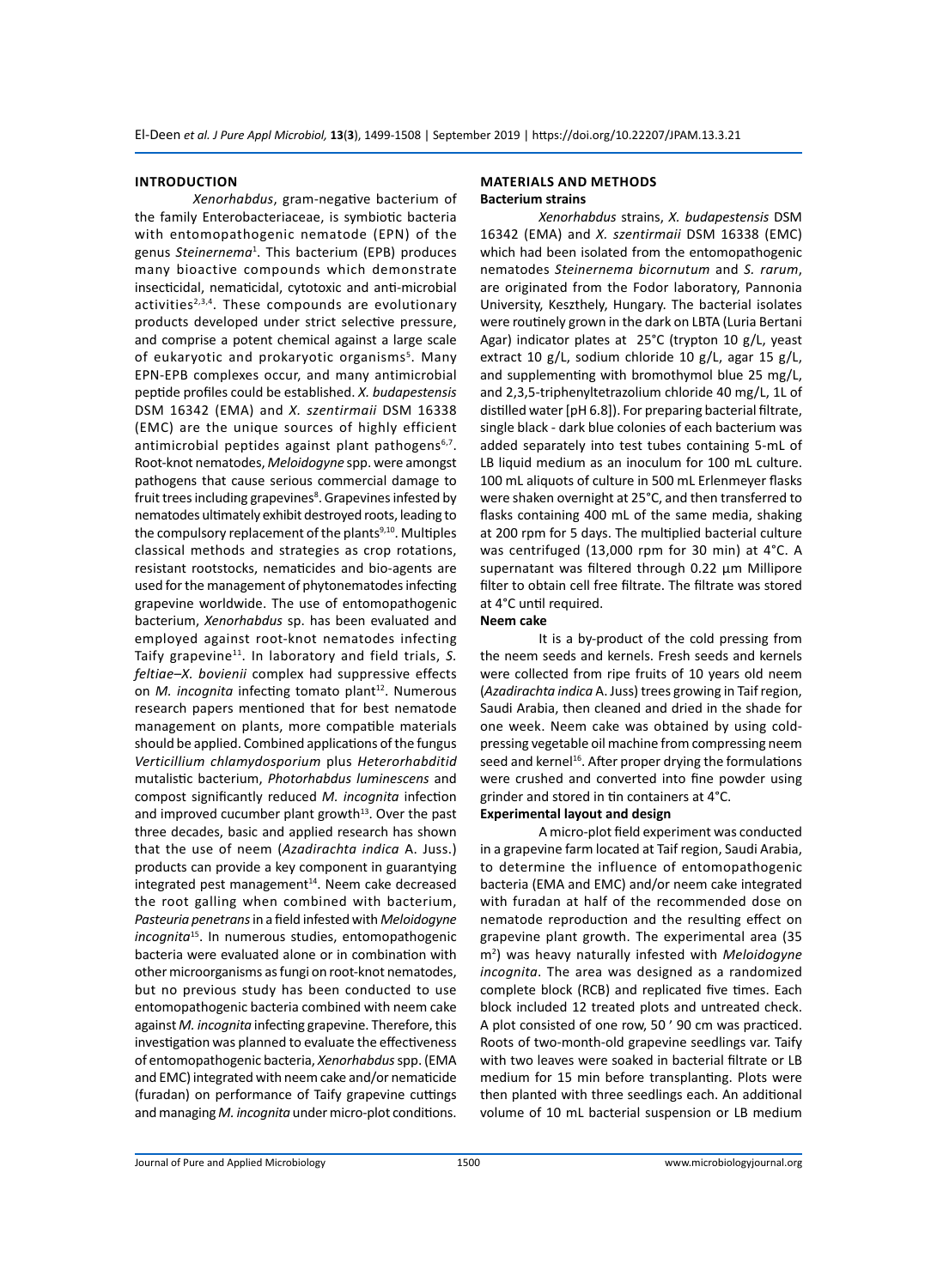was introduced to the surface of the soil per plant and allowed to soak in. Two weeks later, neem cake was added around plants at a rate of 2 g/seedling in a single treatment and 1 g/seedling in concomitant applications, incorporated into the soil and then watered to allow decomposition. At the same time furadan as nematicide was applied singly at 0.6 g/seedling and at half dose (0.3 g/seedling) in integrated treatments. Five untreated plots were served as control. Therefore, a total of 13 treatments including a control viz. (1) EMC, (2) EMA, (3) Neem cake @ 2 g/plant, (4) Furadan 10 G  $@0.6$  g/plant, (5) EMC+ Neem cake  $@1$  g/plant, (6) EMA+ Neem cake @ 1 g/plant, (7) EMC+ Furadan 10 G @ 0.3 g/plant, (8) EMA+ Furadan 10 G @ 0.3 g/plant, (9) Neem cake @ 1 g/plant+ Furadan 10 G @ 0.3 g/ plant, (10) EMC+ Neem cake @ 1 g/plant+ Furadan 10 G @ 0.3 g/plant, (11) EMA+ Neem cake @ 1 g/plant+ Furadan 10 G @ 0.3 g/plant, (12) LB medium (negative control), (13) Check (nematode only) were maintained in this experiment. Seedlings were harvested 4 months after planting and roots were washed free from adhering soil with tap water. Lengths and fresh weights of shoot and root, dry weights and number of leaves were measured. From each plot, a composite soil (250 g) was processed for  $J_2$ s extraction by sieving and decanting method<sup>17</sup>. At each treatment, Roots were stained in acid fuchsin<sup>18</sup> and examined for recording the number of galls, egg-masses and nematode in roots under a stereomicroscope at 40–100X magnification. Eggs were collected using sodium hypochloride technique<sup>19</sup>. The efficacy of treatments on nematode population was calculated with the equation of Henderson and Tilton. Efficacy  $% = [1 -$  (Total nematode population of treated plants after application x Total nematode population of check plants before application) / (Total nematode population of treated plants before application x Total nematode population of check plants after application)]  $x$  100<sup>20</sup>. Rate of nematode build-up = Pf/ Pi, where Pf is the final population and Pi is the initial population. The index for root galling (GI) and egg-mass (EI) were assessed on a 0-5 scale, where 0 = 0 galls or egg-masses and  $5 > 100^{21}$ .

# **Statistical analysis**

Data was subjected to one-way analysis of variance (ANOVA)<sup>22</sup> followed by Duncan's multiple range test (P < 0.05) using COSTATE software package and treatment means were compared with the control plants infested with nematodes, according to the Dunnet's test at P < 0.05 [ns (p < 0.12), \* (p < 0.033), \*\* (p < 0.002) \*\*\* (p < 0.001), GraphPad Prism version 7.0). The experiment was performed once.

### **RESULTS**

The influence of Taify grapevine seedlings treatment under micro-plot conditions with bacterial filtrate (EMC and EMA) alone or in combination with neem cake and/or nematicide compared to control treatment were studied. Results indicated that all treatments of bacterial filtrates, neem cake and furadan significantly reduced nematode infestation (Fig. 1 and Table 1). Treatments with three integrated components showed the least numbers of J<sub>2</sub>s population/250 g soil, nematode in root, galls, egg-masses and eggs/g root. Treatment with filtrate of EMC combined with neem cake and furadan significantly revealed the highest effect on the numbers of  $J_2$ s population in soil [F (12, 52) = 389.8; P<0.05] (Fig. 1A), nematode in roots [F = 700.2] (Fig. 1B), galls [F = 933.9] (Fig. 1C) and egg-masses [F = 456] (Fig. 1D) when compared with other treatments and control. EMA+ neem+ furadan treatment ranked second to the previous treatment in the same nematode parameters, then application of furadan with EMC or EMA and neem cake plus bacterial filtrates. Single treatments also performed intermediate suppression in the total nematode populations in soil and root, galls and egg-masses. Treatment with furadan, resulted the minimum counts of all nematode infestation criteria followed by EMC treatment, whereas, treatment with neem alone resulted the lowest effect on nematode development (Fig. 1). The population of nematode in both soil and root were suppressed in all treated seedlings to be ranging between 805.6 and 2851.8 in comparison with the control that reached up to 4864.4 (Table 1). The highest efficacies on nematode population were observed when EMC or EMA filtrate was applied in combined form with neem cake and/or furadan as compared to separate allocations. Both treatments of EMC+ neem+ furadan and EMA+ neem+ furadan resulted in the maximum efficacy percentage of 83.9% and 80.7% as well as reduction percentage reached to 83.4% and 80.2%, respectively. Dual application of EMC or EMA with furadan or neem cake occupied the remarkable efficacy that averaged to 76.1%, 73.6% and 66.5%, 64.6% and reduction that valued to 76.4%, 74.3% and 62.5%, 59.7%, respectively. On the other hand, the lowest efficacy treatment was neem cake alone that reached to 54.2% with reduction percentage of 41.4%. While both EMC and EMA applied singly have 57.9% and 55.7% efficacy with reasonable reduction that averaged 48.2% and 43.9%, respectively (Table 1). Data in Table 1 also clarify that all treatments decreased the rate of nematode build-up ranging between 0.35 to 0.99, root galling index (2 to 4), egg-mass index (1.2 to 3.8) and number of eggs/g root (29.8 to 795).

The effect of treatments on growth criteria of the grapevine seedlings including length and weight of shoot and root and number of leaves was recorded (Fig. 2 and Table 2). Results indicated that immersing seedling root in bacterial filtrates of EMC and EMA then treated with neem cake and furadan significantly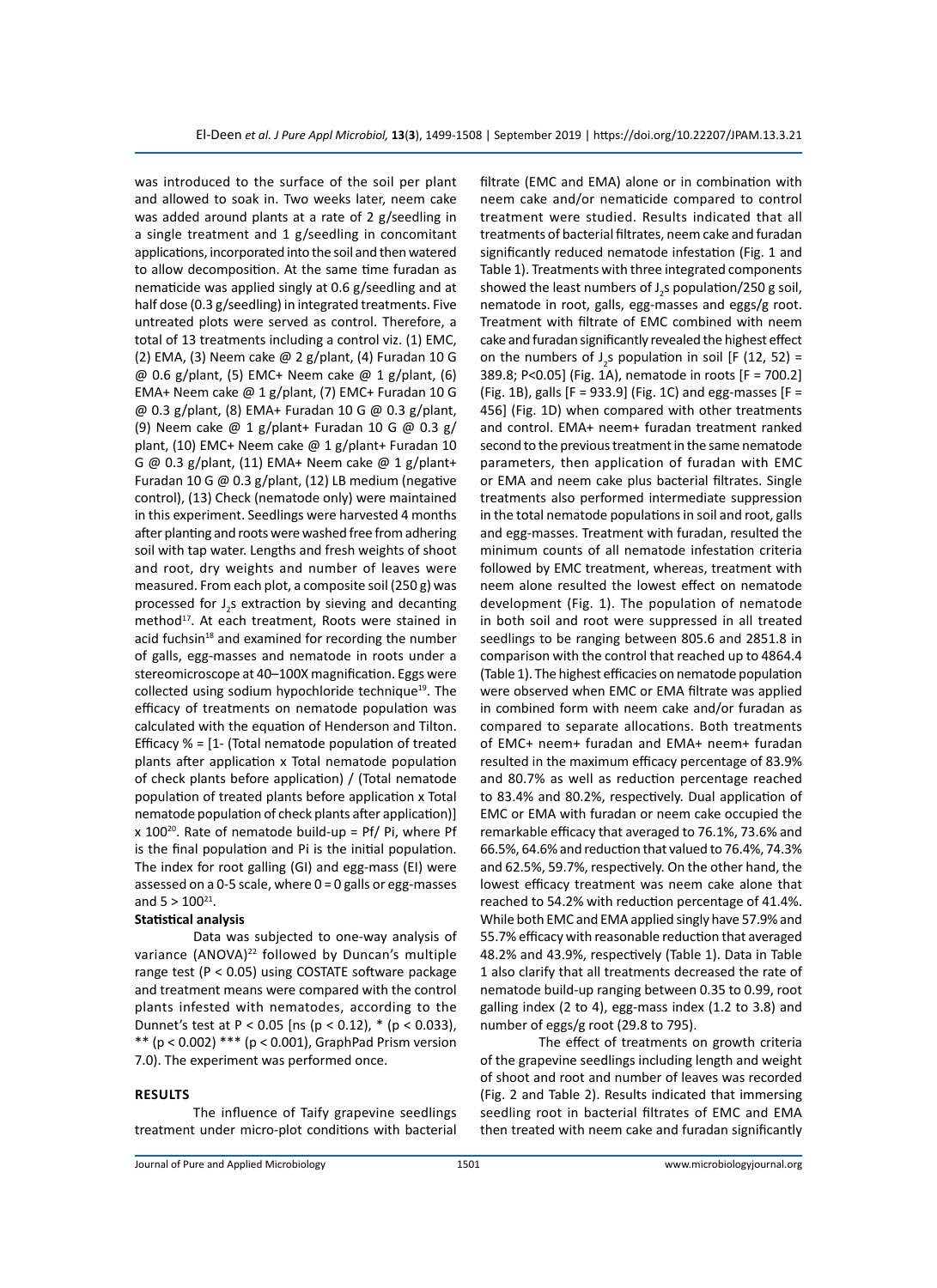provided best result in all growth parameters compared to other treatments and control (Fig. 2). Based up on lengths of harvested plants, treatment of seedlings with EMC filtrate prior to cultivation then amended with neem cake plus furadan resulted in significant largest plants relative to other treatments and control as measured by their shoot length (F= 60.1) (Fig. 2A) and root length (F= 23.5) (Fig. 2B). EMA+ neem cake+ furadan treatment ranked second in the same criteria, followed by combined application of EMC or EMA plus neem cake, then EMC alone treatment. When seedlings treated with EMA or neem cake plus furadan or neem cake alone, not significant difference was noted in shoot length (Fig. 2A). Separate application of furadan gave the smallest plants when compared to other treatments and nematode alone. The same trend was recorded in root length (Fig. 2B). Data also showed that the greatest shoot and root fresh weights were obtained with the seedlings exposed to EMC or EMA concomitant with neem cake and furadan with significant difference between them and other treatments as well as control. Statistically, there was no significant difference in shoot weight (F= 79.3) among treatments (EMC with EMA+ neem cake), (EMA with EMC+ furadan) and (neem cake with neem cake+ furadan) (Fig. 2C). Regarding root fresh weight, except for single furadan treatment, there was a



**Fig. 1.** Influence of treatments with bacterial filtrates, neem cake and furadan in single or concomitant applications on the infection of Taify grapevine seedlings with *Meloidogyne incognita* under micro-plot field conditions. Error bars represent SD.

Journal of Pure and Applied Microbiology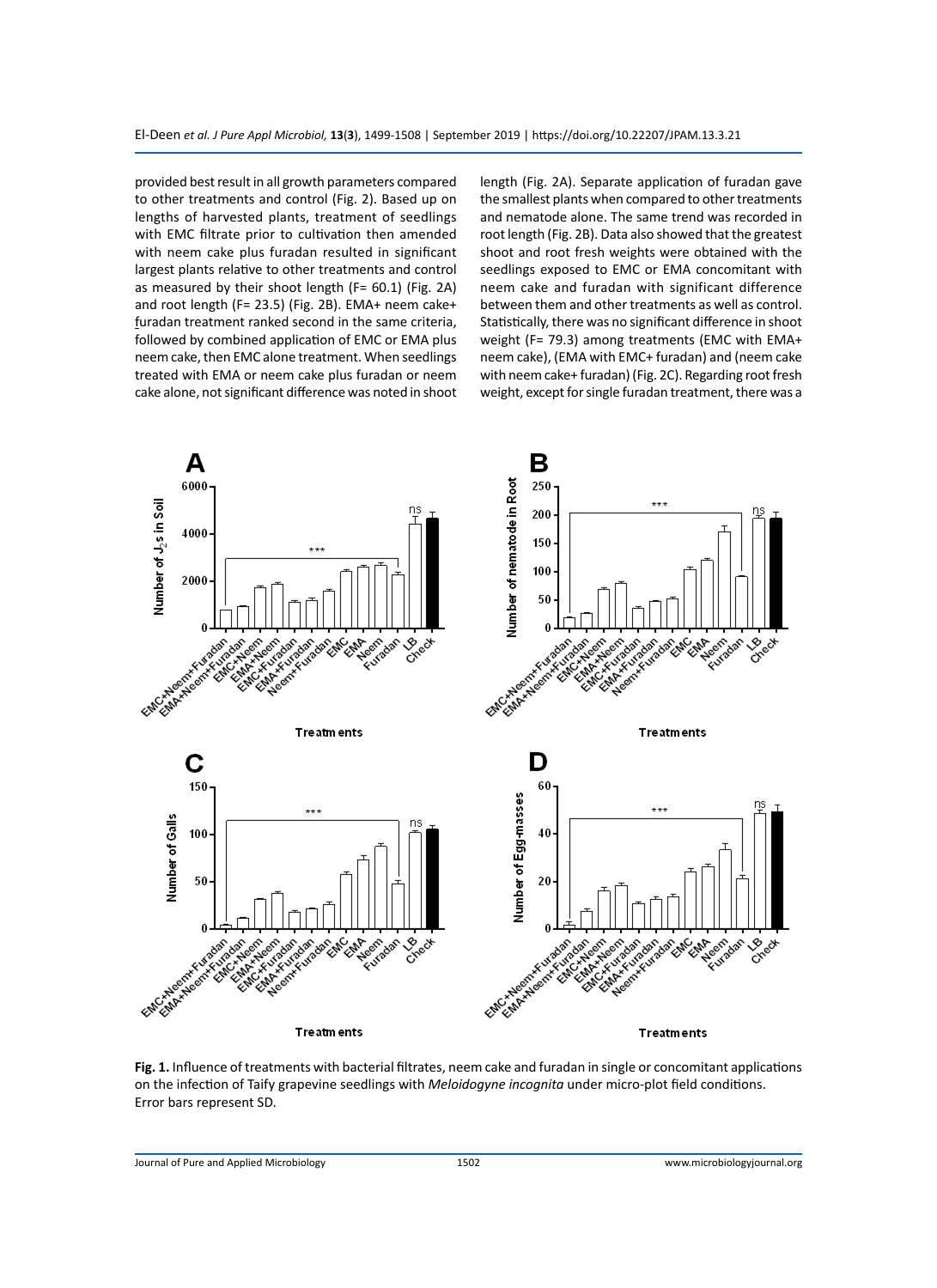|                               | <sup>a</sup> Final nematode | Efficacy% | <b>PReduction%</b> | Rate of              | Root gal         | Egg-mass         | No. of Eggs |
|-------------------------------|-----------------------------|-----------|--------------------|----------------------|------------------|------------------|-------------|
| 250 g soil                    | population                  |           |                    | build-up             | index            | index            | g root      |
| 2770<br>EMC                   | 2520.4 d                    | 57.9      | 48.2               | ງ.91<br>ວ            | ں<br>4           | a<br>3           | 401.4 d     |
| 2850<br>EMA                   | 2728.8 c                    | 55.7      | 43.9               | 0.96                 | ں<br>4           |                  | 494.4 c     |
| 2880<br>Neem                  | 2851.8c                     | 54.2      | 41.4               | 0.99                 |                  | 3.8a             | 795b        |
| 2640<br>Furadan               | 2377 d                      | 58.4      |                    | 0.90                 |                  | a<br>3           | 297.4 e     |
| 2520<br>EMC + Neem            | 1826 e                      | 66.5      | 51.1<br>62.5       | 0.72                 | 3.8 <sub>c</sub> | a<br>S           | 203.4f      |
| EMA + Neem                    | 1961.8 e                    | 64.6      |                    |                      | ں<br>4           | a<br>S           | 282.6 e     |
| 2560<br>2220<br>EMC + Furadan | 1149.2 g                    | 76.1      | 59.7<br>76.4       | 0.77<br>0.52<br>0.57 | ా                | 2.6 <sub>b</sub> | $129.8$ gh  |
| 2190<br>EMA + Furadan         | 1249.2 <sub>g</sub>         | 73.6      | 74.3               |                      | ᅙ                | a<br>S           | 157.6 fg    |
| 2430<br>Neem+ Furadan         | 1648.2 f                    | 68.6      | 66.1               | 0.68                 | ರ                | a<br>S           | 181.6fg     |
| 2320<br>EMC + Neem + Furadan  | 805.6h                      | 83.9      | 83.4               | 0.35                 | Φ                | 1.2d             | 29.8i       |
| 2310<br>EMA + Neem + Furadan  | 965h                        | 80.7      | 80.2               | 0.42                 | 2.8 d            | $\overline{c}$   | 71.8 hi     |
| 2340                          | 4635.4b                     |           |                    | 1.98                 | 4.6 b            | σ                | 1043 a      |
| 250<br>Check (Nematode only)  | 4864.4 a                    |           |                    | <b>2.16</b>          | ᡕᢐ               | ᢐ                | ᡴ<br>070.4  |

www.microbiologyjournal.org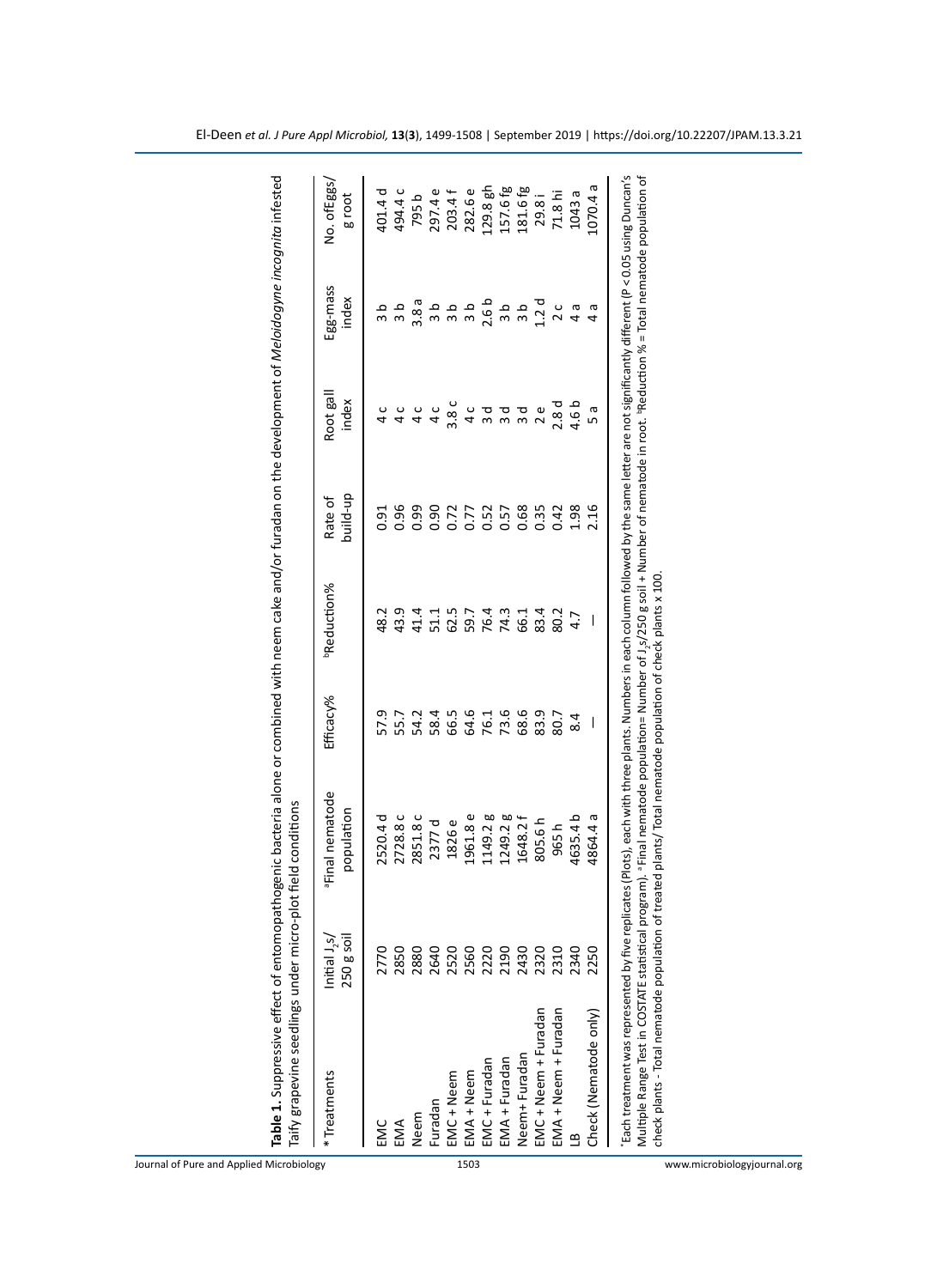significant difference between the nematode treatment and other treatments (F= 39.7) (Fig. 2D). Data presented in Table 2 showed that the tallest plants (60.2 cm) were observed from the combined application of EMC with neem cake and furadan with percentage of increase averaged to 90.5%, followed by EMA+ neem cake+ furadan treatment (82.9%), then dual applications of neem cake with EMC (79.7%) or EMA (71.5%). However, single application of EMC recorded 67.7% increase in plant length. The shortest seedling height was measured from the LB medium (negative control) treatment (32.4 cm, 2.5%) and furadan treatment (34 cm, 7.6%). Likewise, integrated treatment of EMC or EMA with neem cake plus furadan surpassed the other tested treatments in increasing percentages of increase in plant fresh and dry weights with values of 89% and 88.5% or 76.2% and 76.9%, respectively (Table 2). There was no statistically significant difference between EMC and EMA+ neem cake treatments in improving the previous plant growth measurements. For number of leaves, the results mirrored those from plant length and weight, maximum number of leaves was observed by the application of EMC (83.3%) or EMA (56.4%) with neem cake and furadan. However, number of leaves was minimum in case of single application of furadan (9%) and LB medium (5.1%) treatments.



**Fig. 2.** Plant growth response of Taify grapevine to *M. incognita* infection as influenced by application of treatments. Error bars represent SD.

Journal of Pure and Applied Microbiology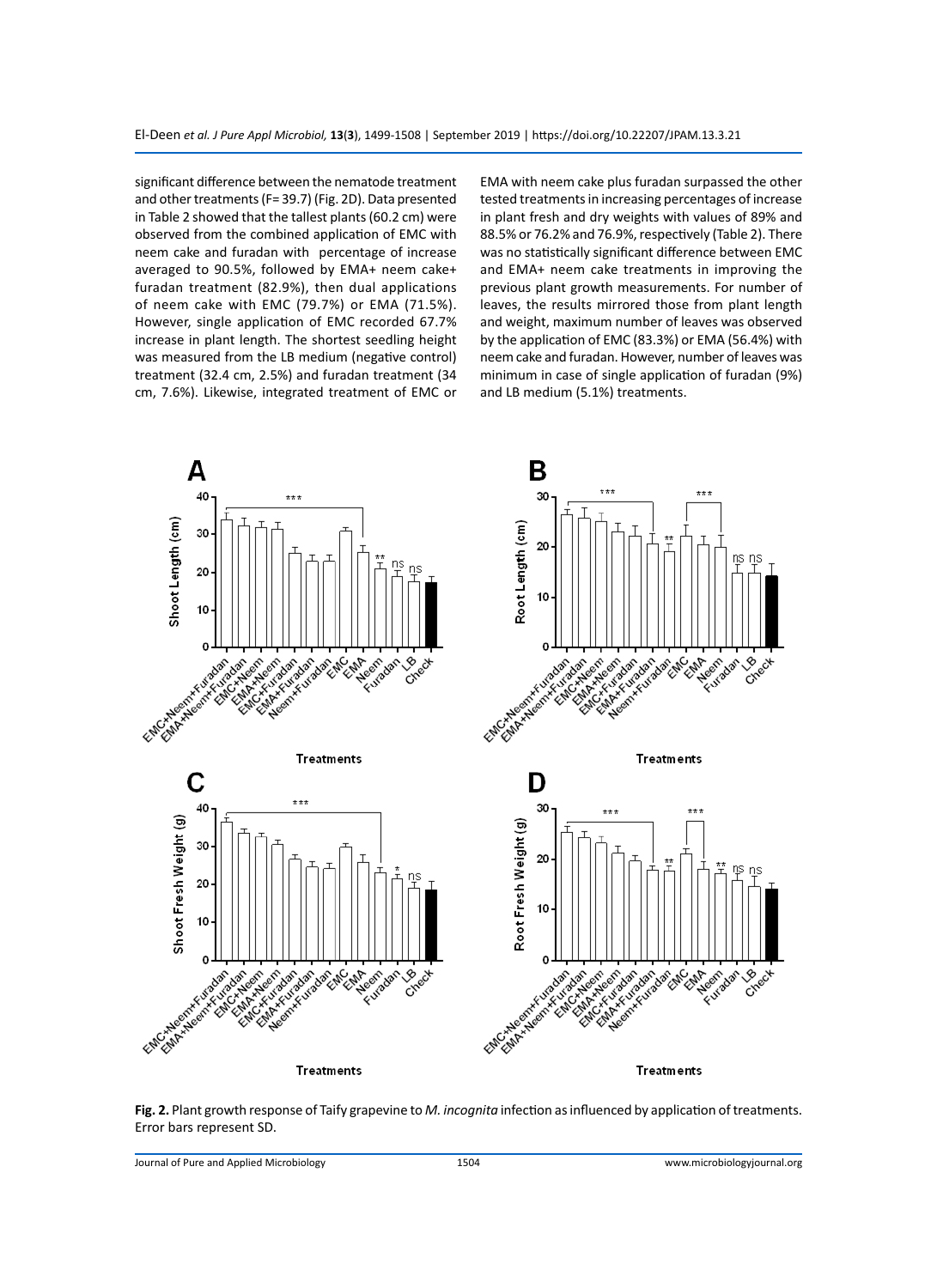| infested with M. incognita under micro-plot field conditions<br>Table 2. Influence of entomopathogenic                                                                                                                                                                 |                                   |                          |                             |                |                        | bacteria alone or integrated with neem cake and/or furadan on growth parameters of Taify grapevine seedlings                      |                   |                      |
|------------------------------------------------------------------------------------------------------------------------------------------------------------------------------------------------------------------------------------------------------------------------|-----------------------------------|--------------------------|-----------------------------|----------------|------------------------|-----------------------------------------------------------------------------------------------------------------------------------|-------------------|----------------------|
| *Treatments                                                                                                                                                                                                                                                            | Plant Length<br>$\overline{c}$ m) | Increase%                | Plant Fresh<br>weight $(g)$ | alncrease%     | Plant Dry<br>weight(g) | Increase%                                                                                                                         | Leaves<br>No. of  | Increase%            |
|                                                                                                                                                                                                                                                                        |                                   |                          |                             |                |                        |                                                                                                                                   |                   |                      |
| EMC                                                                                                                                                                                                                                                                    | 53 c                              | 67.7                     | 50.8 c                      | 54.9           | 30.2 de                | 45.2                                                                                                                              | 20 <sub>cd</sub>  | 28.2                 |
| EMA                                                                                                                                                                                                                                                                    | 45.6 de                           | 44.3                     | 43.8 de                     | 33.5           | 27.8 fg                | 33.7                                                                                                                              | $9.4$ de          | 24.4                 |
| Neem                                                                                                                                                                                                                                                                   | 41 f                              | 29.7                     | 40.4 f                      | 23.2           | $23.4$ ij              | 12.5                                                                                                                              | 17.2fg            | 10.3                 |
| Furadan                                                                                                                                                                                                                                                                | 34g                               | 7.6                      | 37.4g                       | $\overline{1}$ | $22.4$ jk              |                                                                                                                                   | 17 <sub>fg</sub>  | თ                    |
| MC + Neem                                                                                                                                                                                                                                                              | 56.8 a-c                          |                          | 55.6 b                      | 69.5           | 32.8 c                 | 57.7                                                                                                                              | 23 <sub>b</sub>   | 47.4                 |
| MA + Neem                                                                                                                                                                                                                                                              | 54.2 bc                           | 79.7<br>71.5<br>49.4     | 51.6 c                      | 57.3<br>40.9   | $31.2 \text{ cd}$      |                                                                                                                                   | 21.2 c            |                      |
| EMC + Furadan                                                                                                                                                                                                                                                          | 47.2 d                            |                          | 46.2 d                      |                | $28.2$ ef              | 50<br>35.6                                                                                                                        | 19.6 de           |                      |
| EMA + Furadan                                                                                                                                                                                                                                                          | 43.6 d-f                          | $38\,$                   | 42.4 ef                     | 29.3<br>27.4   | 26 gh                  | 25                                                                                                                                | 18.8 de           | 35.9<br>20.5<br>20.7 |
| Neem+Furadan                                                                                                                                                                                                                                                           | 42 ef                             | 32.9                     | 41.8 ef                     |                | 24.8 hi                | 19.2                                                                                                                              | $18.2 \text{ ef}$ |                      |
| EMC + Neem + Furadan                                                                                                                                                                                                                                                   | 60.2 a                            | 90.5                     | 62 a                        | 89             | 39.2a                  | 88.5                                                                                                                              | 28.6a             | 83.3                 |
| EMA + Neem + Furadan                                                                                                                                                                                                                                                   | 57.8 ab                           | 82.9                     | 57.8 b                      | 76.2           | 36.8 b                 | 76.9                                                                                                                              | 24.4b             | 56.4                 |
|                                                                                                                                                                                                                                                                        | 32.4g                             | 2.5                      | 33.6 h                      | 2.4            | $22$ jk                |                                                                                                                                   | 60<br>16.4        |                      |
| Check (Nematode only)                                                                                                                                                                                                                                                  | 31.6g                             | $\overline{\phantom{a}}$ | 32.8h                       | I              | 20.8 k                 | I                                                                                                                                 | 60<br><b>5.6</b>  |                      |
| Each treatment was represented by five replicates (Plots), each with three plants. Numbers in each column followed by the same letter are not significantly different (P<br>< 0.05 using Duncan's Multiple Range Test in<br>/ Growth measurement of check plants x 100 |                                   |                          |                             |                |                        | COSTATE statistical program). <sup>a</sup> Increase % = Growth measurement of treated plants - Growth measurement of check plants |                   |                      |

Journal of Pure and Applied Microbiology

www.microbiologyjournal.org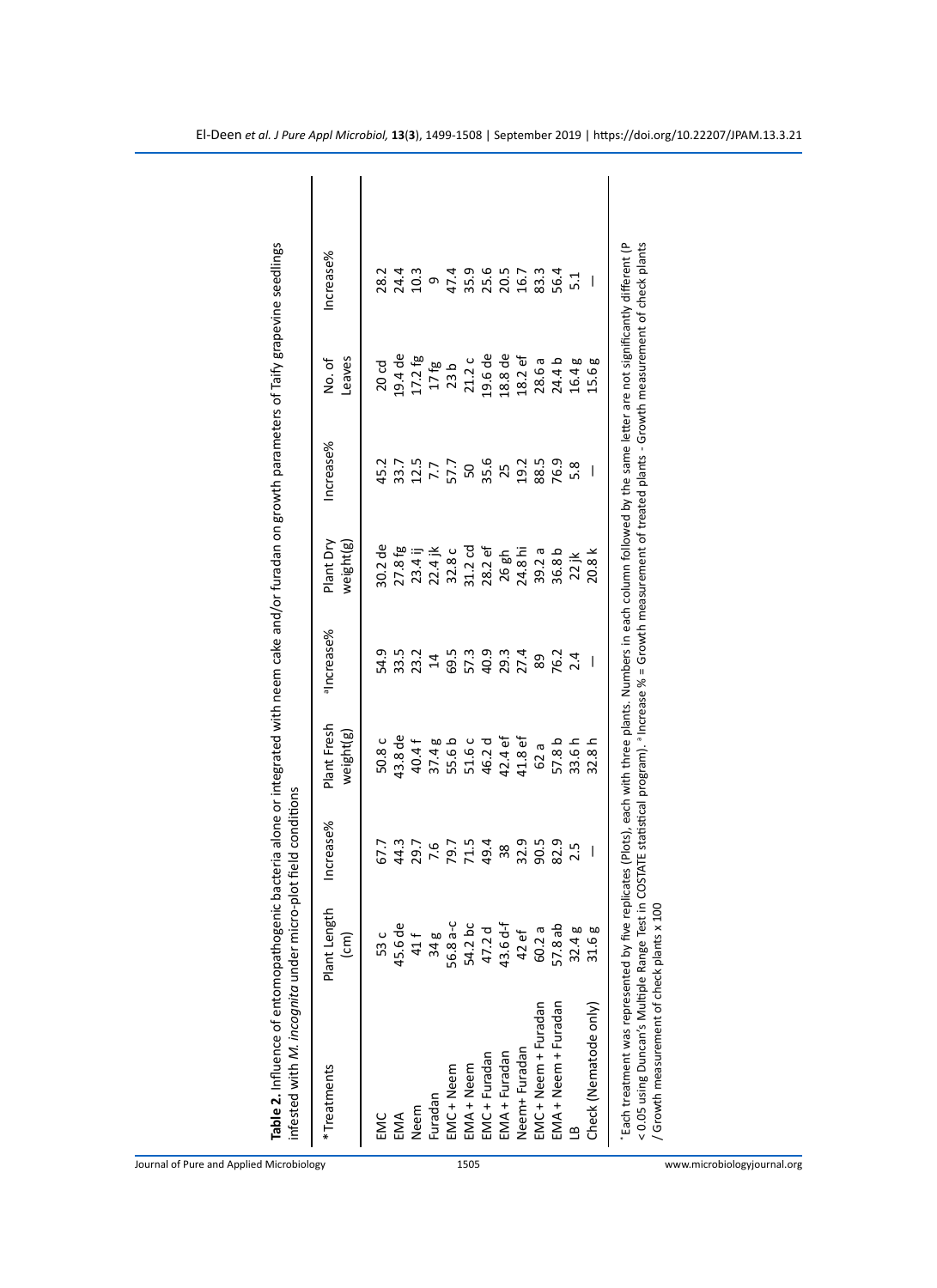### **DISCUSSION**

The use of certain natural or synthetic materials that have already been involved in integrated management of such pathogenic nematodes is a desire trend. Of these materials, there are bacterial and plant products. Utilization of such compounds singly or mixing has earned much more benefits in excreting nematode development and diminishing grapevine damage under greenhouse or outdoor conditions<sup>11,23,24</sup>. However, results of the present micro-plot field investigation initiate the novel phenomenon in suppressing rootknot nematode associated with improving grapevine growth parameters using entomopathogenic bacterial filtrate separately or mixing with either neem cake and/or furadan as a nematicide at the minimum rates to avoid environmental pollution. Apparently, results from the present experiment indicated that triple concomitant applications included bacterial filtrates gave the maximum reduction of nematode population, root galling and egg-mass formation as well increasing grapevine growth over the control and the other treatments. Meanwhile, dual applications of bacteria with furadan at half of recommended dose ranked second in reducing previous nematode parameters, although they not acted as a good growth promotors for grapevine seedlings. On the other hand, plants receiving bacterial filtrates then amended with neem cake improved plant growth and gave reasonable reductions in nematode criteria. Exposing grapevine roots to bacterial filtrates before treating with neem cake may possibly undergo physiological changes stimulating a certain degree of resistance in plants against nematode penetration and development. These results agree with those of $25$ , who mentioned that *Xenorhabdus* sp. filtrate suppressed *M. incognita* penetration into groundnut roots. Several researchers recorded that entomopathogenic symbiotic bacteria, *Xenorhabdus* and *Photorhabdus* are environmentally benign and produce some of the active compounds include xenorhabdins and xenocoumacins, bacteriocins, proteinaceous chitinases and non-protein indoles and stilbene derivatives. These metabolites have shown different bioactivities against pests and pathogens including nematodes<sup>26,27,28</sup>. Recently, seven compounds were isolated from *X. budapestensis* SN84 and tested for their nematicidal properties against J<sub>2</sub>s of *M. incognita*. Among tested compounds, Rhabdopeptide J, 2 showed strong inhibitory activity<sup>29</sup>. The toxicity and repellency effects of cell-free bacterial suspensions of *Xenorhabdus* on the second-stage juveniles of *M. incognita* were almost entirely due to ammonium $30$ . The present results are also agreed with those of $31$  who reported that combined application of *Pasteuria penetrans* and neem extract maximized shoot length and weight of babchi plant and minimized number of juveniles per root system. Neem cake plus *Glomus fasciculatum* increased the plant growth of tomato and reduced *Meloidogyne incognita* reproduction and root-galling<sup>32</sup>. The metabolites released during the decomposition of neem including azadirachtin, carotenoids, phenolic compounds, triterpenoids, salannin, limonoids and steroids and ketones stimulated and change the physiology of plant cells to release abnormal compounds which repel the nematodes from the uninfected cells and tissues of plant<sup>33,34</sup>. In the present study, among single applications, furadan at full recommended dose was the uppermost treatment achieving the highest nematode suppressive rates, while a phytotoxic effect may occur since it gave the least values of growth characters. Here we investigated entomopathogenic bacterial filtrate as a possible sustainable adjuvant for use with neem cake and nematicide. Neem cake was possibly increase activity of antagonistic microorganisms by releasing mineral elements into soil, increasing osmotic potential of soil solutions<sup>35</sup> and thereby nematode control was enhanced<sup>36</sup> and plant growth was improved. Concomitant application of bacterial filtrate with neem cake plus furadan decreased rate of nematode build-up 6-fold, whereas, double application included furadan (4-fold) and neem cake (3-fold). Obviously, the present findings indicated that the bacterial filtrate applied either singly or integrated with neem cake and/or furadan at a half of recommended dose was the best applications in improving growth of grapevine and suppressing *M. incognita* development and reproduction in the naturally infested soil. Although several investigations recorded the nematicidal activity of entomopathogenic symbiotic bacterial filtrates singly in laboratory and greenhouse but this is the first report that EMC and EMA could fit well to the principles of integrated nematode management, thanks to their safety to environment, humans and animals and absence of nematode resistance. The results also support our hypothesis that bacterial filtrates can act additively or synergistically with other agricultural inputs in sustainable management programs of nematode.

# **CONCLUSION**

It can be concluded from the present investigation that the use of EMC or EMA, neem cake and nematicide in integrations represents a promising novel approach for the integrated management of rootknot nematode infecting Taify grapevine and enhances the growth of plant.

### **ACKNOWLEDGMENTS**

The authors would like to thank Dr. Fodor Andras for providing EMA and EMC bacteria.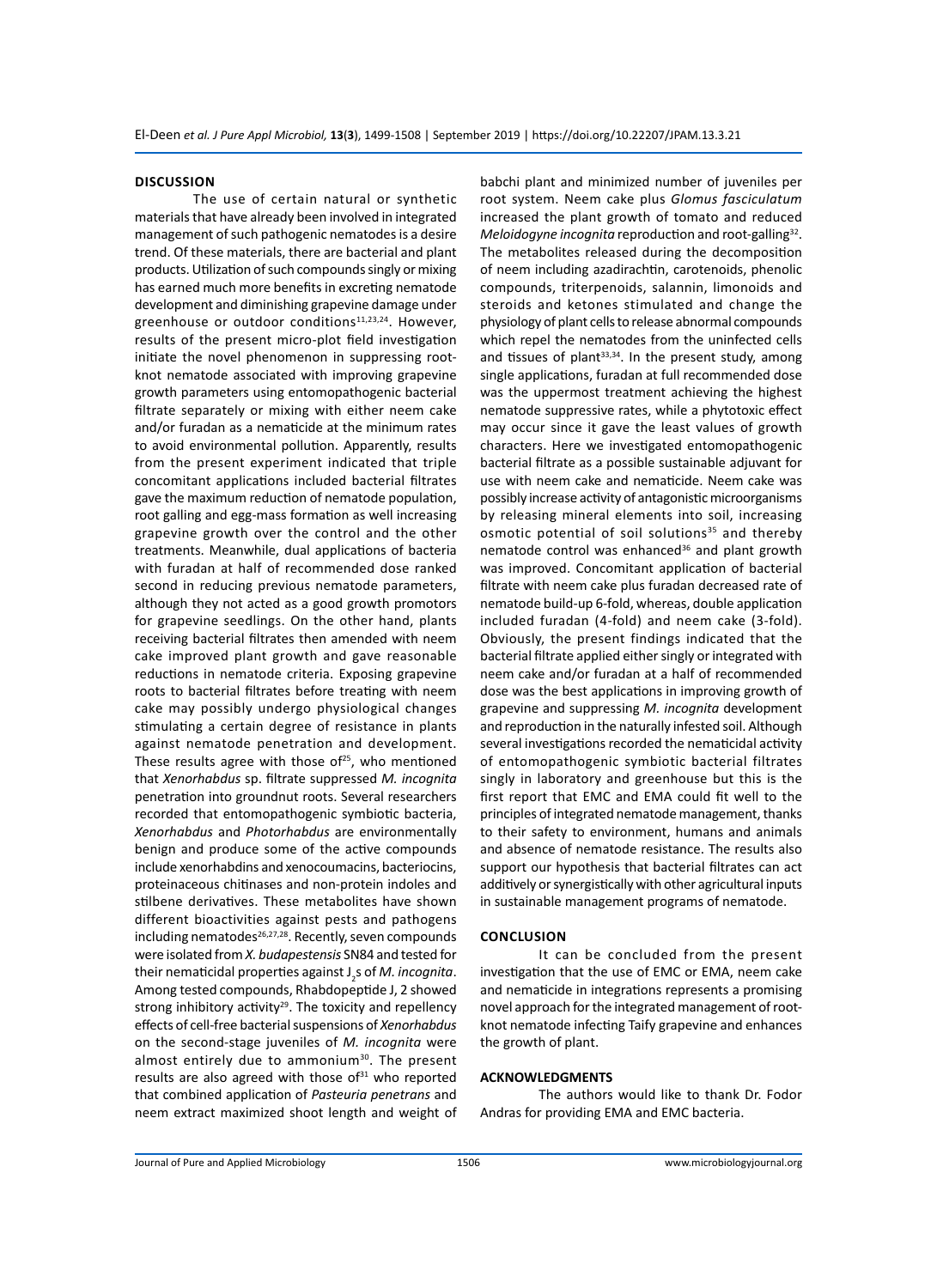# **CONFLICTS OF INTEREST**

The authors declares that there is no conflict of interest.

#### **AUTHORS' CONTRIBUTION**

All authors listed have made a substantial, direct and intellectual contribution to the work, and approved it for publication.

# **FUNDING**

The authors gratefully acknowledge Taif University, Kingdom of Saudi Arabia [grant number 1-438-5762] for the financial support.

#### **DATA AVAILABILITY**

All datasets generated or analyzed during this study are included in the manuscript.

#### **ETHICS STATEMENT**

This article does not contain any studies with human participants or animals performed by any of the authors.

#### **REFERENCES**

- 1. Forst S., Dowds B., Boemare N.E., Stackebrandt E. *Xenorhabdus* spp. and *Photorhabdus* spp.: bugs that kill bugs. *Annu. Rev. Microbiol.*, 1997*;* **51**: 47–72. https://doi.org/10.1146/annurev.micro.51.1.47
- 2. Bode, H.B. Entomopathogenic bacteria as a source of secondary metabolites. *Curr. Opin. Chem. Biol.*, 2009; **13**: 224–230. https://doi.org/10.1016/j. cbpa.2009.02.037
- 3. Andalo V., Rocha F.S., Maximiniano C., Moino A., Campos V.P. In vivo and in vitro study of the effects of entomopathogenic bacteria and their filtrates on *Meloidogyne incognita*. *Int. Research J. Microbiol.*, 2012; **3**: 005-009.
- 4. Nour El-Deen A.H., Andras F., Al-Barty A.F. Nematicidal activity of entomopathogenic bacteria against rootknot nematodes, *Meloidogyne incognita* in-vitro. *Int. J. Adv. Res.*, 2014; **2**: 708-713.
- 5. Houard J., Aumelas A., Noal T., Pages S., Givaudan A., Fitton-Ouhabi V., VillainGuillot P., Gualtieri M. Cabanillasin, a new antifungal metabolite, produced by entomopathogenic *Xenorhabdus cabanillasii* JM26. *J Antibiot.*, 2013; **66** (10): 617-620. https://doi. org/10.1038/ja.2013.58
- 6. Fodor A., Varga I., Hevesi M., Mathe-Fodor A., Racsko J., Hogan J.A. 2012. Antimicrobial peptides of *Xenorhabdus* origin against multidrug resistant plant pathogens, pp. 147–195. In Bobbarala V. (ed.), A search for antibacterial agents. Rijeka. https://doi. org/10.5772/46049
- 7. Vozik D, Bélafi-Bakó K, Hevesi M, Böszörményi E, Fodor A. Effectiveness of a peptide-rich fraction from *Xenorhabdus budapestensis* culture against fire blight disease on apple blossoms. *Not. Bot. Horti. Agrobo.*, 2015; **43** (2): 547-553.
- 8. Kesba H.H. 1999. Ecological and pathological studies

on some plant parasitic nematodes infecting grape, *Vitis vinifera* L. MSc Thesis, Cairo Univ., Egypt.

- 9. Pinkerton J.N., Forge T.A., Ivors K.L., Ingham R.E. Plantparasitic nematodes associated with grapevines, *Vitis vinifera*, in Oregon vineyards. *Supplement to the J. Nematol.*, 1999; **31**: 624–634.
- 10. Montealegre J., Aballay E., Sanchez S., Rivera L., Fiore N., Pino A. Hongos y nematodos fitopatףgenos asociados al sistema radical en uva de mesa en la III Regiףn de Chile. *Aconex,* 2009; **103**: 5-9.
- 11. Nour El-Deen A.H., Alghamdi A.S., Al-Barty A.F., Darwish H.Y., Samra B.N., Al-Qurashi A., Al-Malki K., AL Osaimi H. Management of root-knot nematode, *Meloidogyne incognita* by novel Bio-methods on grapevine. *Biosci. Res.,* 2018; **15**: 3033-3039.
- 12. Lewis E.E., Grewal P.S., Sardanelli S. Interactions between the *Steinernema feltiae–Xenorhabdus bovienii* insect pathogen complex and the root-knot nematode *Meloidogyne incognita*. *Biol. Control,* 2001; **21**: 55–62. https://doi.org/10.1006/bcon.2001.0918
- 13. Zakaria H.M., Kassab A.S., Shamseldean M.M., Oraby M.M., El-Mourshedy M.M. Controlling the root-knot nematode, *Meloidogyne incognita* in cucumber plants using some soil bioagents and some amendments under simulated field conditions. *Ann. Agric. Sci.,* 2013; **58**: 77–82. https://doi.org/10.1016/j. aoas.2013.01.011
- 14. Saxena, R.C. Neem for sustainable pest management and environmental conservation. *ECHO Asia Notes,*  2015; **24**: 1-17.
- 15. Reddy P., Nagesh M., Devappa V. The effect of integration of *Pasteuria penetrans*, *Paecilomyces lilacinus* and neem cake for the management of rootknot nematodes infecting tomato. *Pest Manage. Hortic. Ecosyst.,* 1997; **3**: 100-104.
- 16. Duong D.H., Ngo X.Q., Do D.G., Le T.A., Nguyen V.T., Nic S. Effective control of neem (*Azadirachta indica* A. Juss) cake to plant parasitic nematodes and fungi in black pepper diseases in vitro. *J. Viet. Environ.,* 2014; **6**: 233-238.
- 17. Barker K.R. 1985. The application of microplot techniques in nematological research, pp. 127–134. In BakerK.R., Carter C.C., Sasser J.N. (eds.), An Advanced Treatise on *Meloidogyne*: Methodology. North Carolina State University Graphics, Raleigh, USA.
- 18. Byrd D.W., Kirkpatrick J.T., Barker K.R. An improved technique for clearing and staining plant tissue for detection of nematodes. *J. Nematol.,* 1983; **14**: 142- 143.
- 19. Hussey R.S., Barker K.R. A comparison on methods of collecting inocula of *Meloidogyne* spp. including a new technique. *Plant Dis. Reptr.,* 1973; **57**: 1925-1928.
- 20. Puntener W. 1981. Manual for field trials in plant protection. Agric. Div., Ciba-Geigy Limited, Basle, Switzerland.
- 21. Taylor A.L., Sasser J.N. 1978. Biology, Identification and Control of Root-knot Nematodes (*Meloidogyne* Species), p. 111. Dep. Plant Pathol., North Carolina State Univ. and U.S. Agency Int. Dev., Raleigh, USA.
- 22. Gomez K.A., Gomez, A.A. 1984. Statistical procedures for agricultural research, 2nd Ed. John Wiley & Sons Inc., New York, USA.